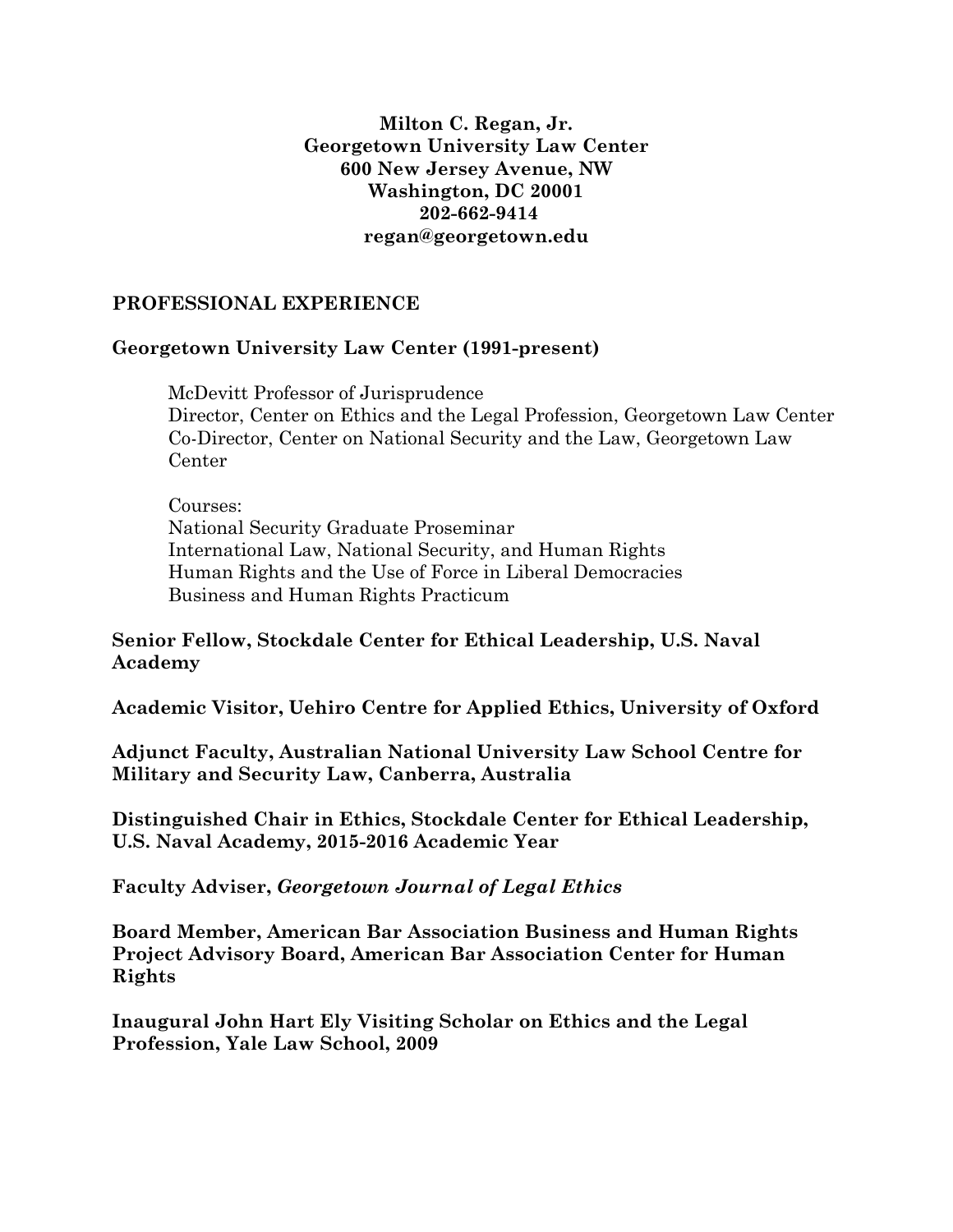**Associate, Davis Polk & Wardwell, Washington D.C. (August 1987 to November 1990)**

**Law Clerk, Justice William J. Brennan, Jr., Supreme Court of the United States (1986-1987)** 

**Law Clerk, Judge Ruth Bader Ginsburg, United States Court of Appeals for the District of Columbia Circuit (1985-1986)**

# **CURRENT RESEARCH GRANT PROJECTS**

Senior Researcher, *Global Terrorism and Collective Responsibility: Redesigning Military, Police, and Intelligence Institutions in Liberal Democracies*, European Research Council Advanced Grant Project

Principal Investigator, *Split-Second Ethics: Neuroscience and Rapid Decision-Making in Asymmetrical Conflict,* Georgetown University Grant on Complex Moral Problems

# **PUBLICATIONS**

## **Books on Ethics**

*Between Policing and Combat: Counterterrorism in Liberal Democracies* (co-author Seumas Miller; in progress)

*BigLaw: Money and Meaning in the Modern Law Firm* (University of Chicago Press, forthcoming 2019) (co-author Lisa H. Rohrer)

*Professional Responsibility: Representing Business Organizations,* (West Academic Publishing 2016) (co-author John K. Villa)

*Confidence Games: Lawyers, Accountants, and the Tax Shelter Industry* (MIT Press 2014)(co-author Tanina Rostain)

*Eat What You Kill: The Fall of a Wall Street Lawyer* (University of Michigan Press 2004)

*Legal Ethics and Corporate Practice* (Thomson/West, 2005)(co-author Jeffrey D. Bauman)

Co-Editor (with Anita L. Allen), *Debating Democracy's Discontent: Essays on American Politics, Law, and Public Philosophy* (Oxford University Press 1998)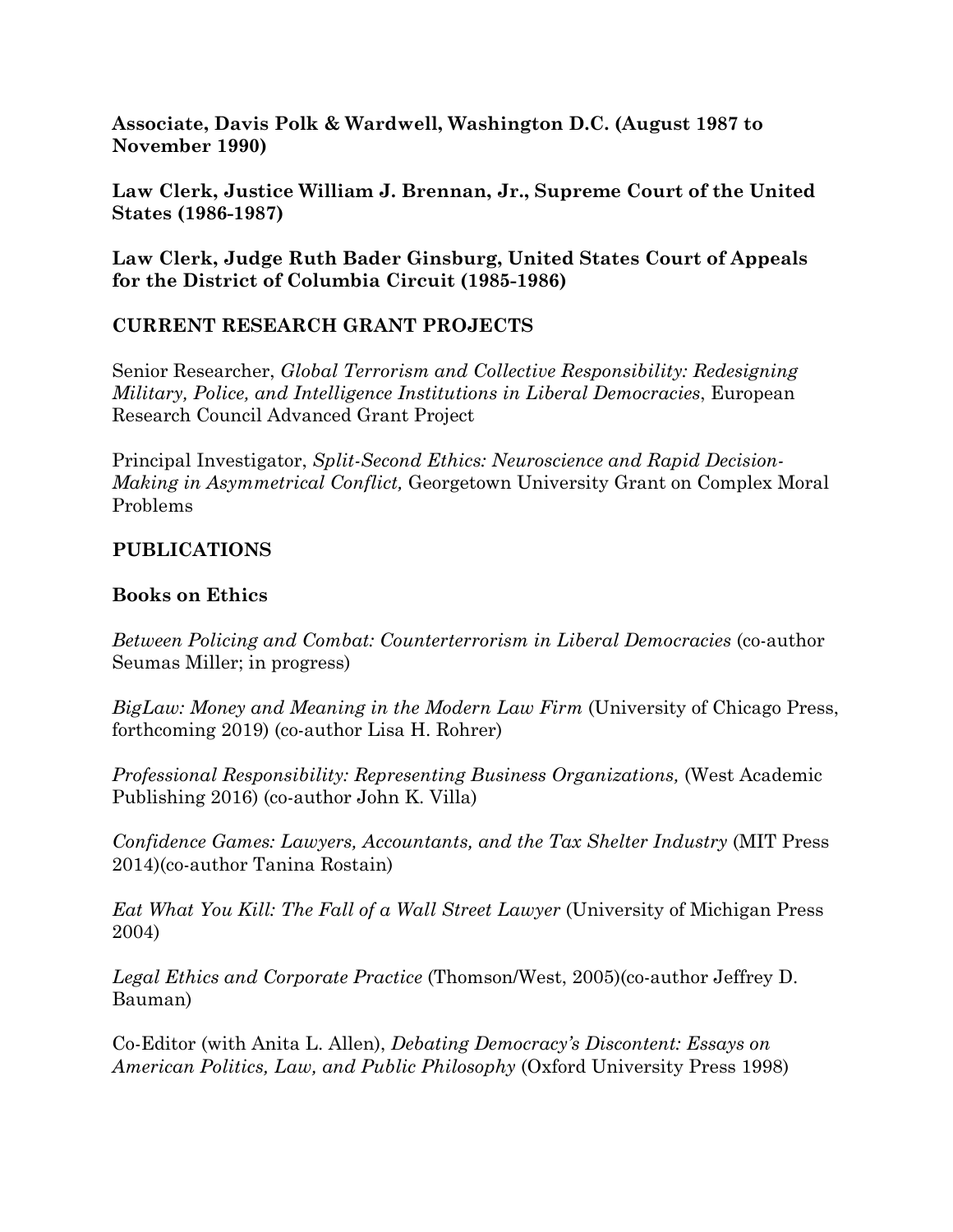*Alone Together: Law and the Meanings of Marriage* (Oxford University Press 1999)

*Family Law and the Pursuit of Intimacy* (New York University Press 1993)

## **Book Chapters on Ethics**

"Deliberative Democracy in the National Security Setting," in *The Cambridge Handbook on Deliberative Constitutionalism* (Jeff King, Hoi Kong, Ron Levy & Graeme Orr eds.)(Cambridge University Press 2018)(co-author Mary B. DeRosa)

"Gendered Pathways: Choice, Constraint, and Women's Job Movements in the Legal Profession," in *Diversity in Practice* (Cambridge University Press 2016)(co-author Juliet Aiken)

"Taxes and Death: The Rise and Demise of an American Law Firm," in *Studies in Law, Politics and Society: Law Firms, Legal Culture, and Legal Practice* (Austin Sarat ed., Emerald Publishing 2010)

"Bankrupt in Milwaukee," in *Legal Ethics Stories* (Deborah L. Rhode & David Luban eds., Foundation Press 2006)

Corporate Speech and Civic Virtue, in *Debating Democracy's Discontent* (Anita L. Allen & Milton C. Regan, Jr., eds., Oxford University Press 1998)

## **Articles on Ethics in a Periodical**

"Protecting Lives and Protecting States: Navigating the Moral Rubicon," \_\_ *J. Nat. Security and Policy* \_\_\_ (forthcoming 2019)

"One Minute in Haditha: Ethics and Non-Conscious Decision-Making," (co-author Kevin Mullaney; in progress)

"*In Bello* Proportionality as an Essentially Contested Concept," (in progress)

"Legal Ethics and the Situated Lawyer," 30 *Geo. J. Legal Ethics* 415 (2017)

"Ain't Misbehaving: Behavioral Ethics and Rest's Model of Moral Judgment," 51 New Eng. L. Rev. 53 (2017) (Symposium on Behavioral Legal Ethics)(co-author Nancy L. Sachs)

"Lawyers in the Shadow of the Regulatory State: Transnational Governance on Business and Human Rights, 84 *Fordham Law Review* 2001 (2016)(co-author Kath Hall)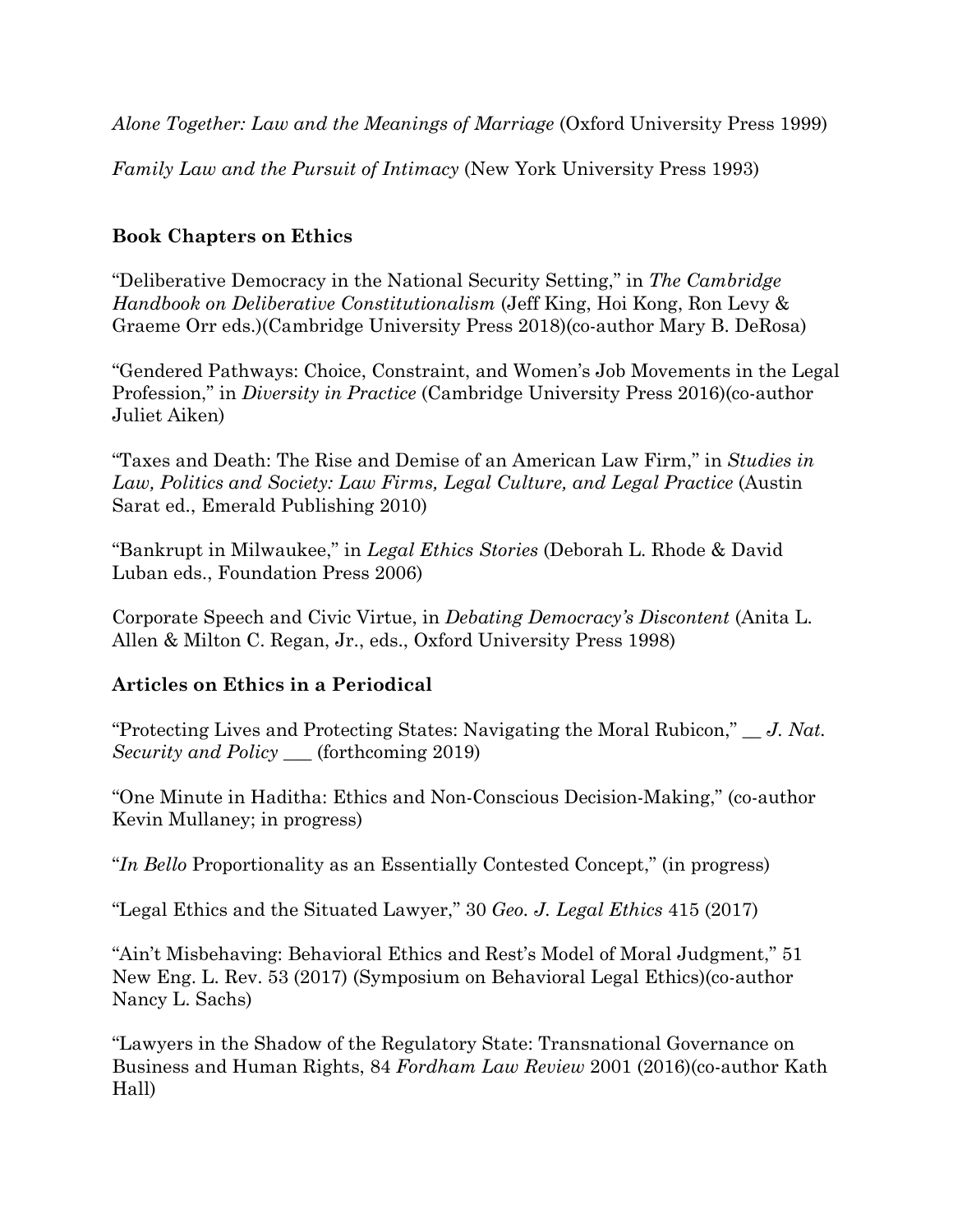"Lawyers, Globalization, and Transnational Governance Regimes," 12 *Ann. Rev. Law & Soc. Sci.* 133 (2016)

"A Fragile Balance: Business, Culture, and Profession in the Large Law Firm" [http://www.lsac.org/docs/default-source/research-\(lsac-resources\)/gr-15-02.pdf.](http://www.lsac.org/docs/default-source/research-(lsac-resources)/gr-15-02.pdf) (coauthor Lisa Rohrer)

"Lawyer Independence in Context: Lessons from Four Practice Settings," 29 *Geo. J. Legal Ethics* 153 (2016) (co-authors Zachary Hutchinson & Juliet Aiken)

"Nested Ethics: A Tale of Two Cultures"*,* 42 HOFSTRA L. REV. 143 (2013)(Symposium on the Ethical Infrastructure and Culture of Law Firms)

"Tax Advisors and Conflicted Citizens," 16 LEGAL ETHICS 322 (2013)

"Money and Meaning: The Moral Economy of Law Firm Compensation," 10 *U. St. Thomas L.J*. 74 (2013)(Symposium on Empirical Legal Ethics)(co-author Lisa Rohrer)

"Supply Chains and Porous Boundaries: The Disaggregation of Legal Services," 78 Fordham L. Rev. 2137 (2010)(Symposium on The Great Recession and the Legal Profession)(co-author Palmer Heenan)

"Lawyers, Symbols, and Money: Outside Investment in Law Firms," 27 *Penn State Int'l L. Rev.* 407 (2009)(Symposium on Global Legal Practice)

Co-Author (with Bruce MacEwen & Larry Ribstein), "Law Firms, Ethics, and Equity Capital: A Conversation," 21 *Geo. J. Legal Ethics* 61 (2007)

"Moral Intuitions and Organizational Culture," 51 *St. Louis U. L. Rev*. 941 (2007)(Symposium on Teaching Ethics and Professional Responsibility)

"Risky Business*,*" 94 *Geo. L. Rev*. 1957 (2006)

"Legal Ethics: A Corporate Compliance Model?" 19 *Geo. J. Legal Ethics* 313 (2006)

"Teaching Enron," 74 *Fordham L. Rev*. 1139 (2005) (Symposium on Ethics in Corporate Representation)

"Review Essay (*How Lawyers Lose Their Way,* by Jean Stefancic & Richard Delgado)," 55 *J. Leg. Educ.* 454 (2005)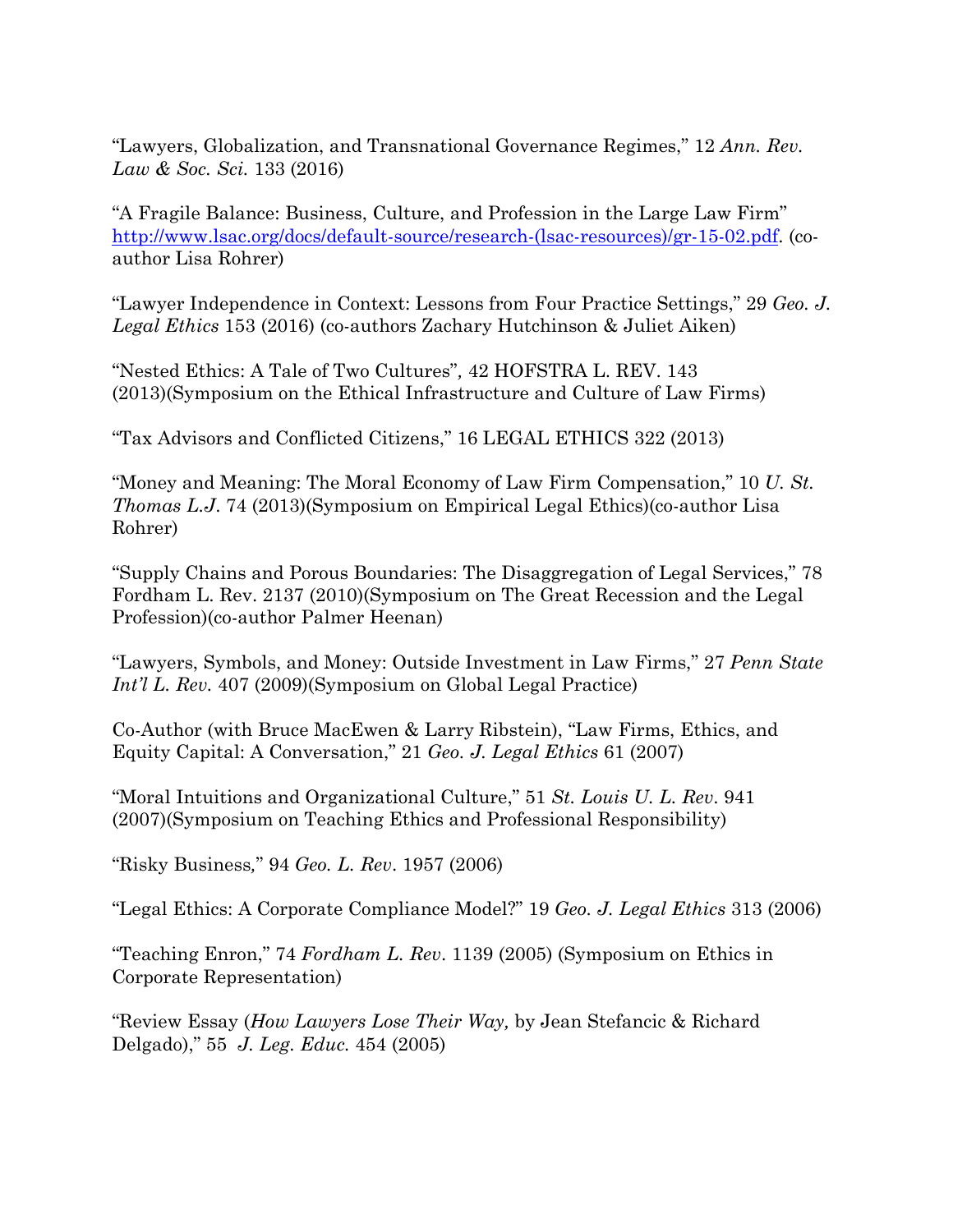"Ethics, Law Firms, and Legal Education," 55 *Maine L. Rev.* 363 (2003) (Godfrey Scholar-in-Residence Lecture)

"Corporate Norms and Contemporary Law Firm Practice," 70 *Geo. Wash. L. Rev.*  1701 (2002) (Symposium on Corporate Social Responsibility)

"Taking Law Firms Seriously," 16 *Geo. J. Legal Ethics* 155 (2002)

"Foreword: Professional Responsibility and the Corporate Lawyer, 13 *Geo. J. Legal Ethics* 197 (2000) (Symposium on Professional Responsibility and the Corporate Lawyer)

"Law Firms, Competition Penalties, and the Values of Professionalism," 13 *Geo. J. Legal Ethics* 1 (1999)

"Professional Reputation: Looking for the Good Lawyer," 39 *S. Texas L. Rev.* 549 (1998) (Symposium on Ethical Obligations and Liabilities Arising from Lawyers Professional Associations)

## **Numerous Articles and Book Chapters on Liberal and Communitarian Political Philosophy, Theories of Identity, and Family Law, 1991-1999**

# **PROFESSIONAL PRESENTATIONS**

Presentation, "One Minute in Haditha: Neuroscience and Rapid Moral Decision-Making," International Society of Military Ethics, Cleveland, OH January 2018

Presentation, "Moral Responsibility and Military Small-Unit Culture," International Society of Military Ethics, Cleveland, OH January 2018

Moderator, Panel on "Beyond Legalism," International Society of Military Ethics, Cleveland, OH January 2018

Organizer and Moderator, Workshop on Kenneth Watkin's *Fighting at the Legal Boundaries: Controlling the Use of Force in Contemporary Conflict,* Georgetown Law Center, Washington, DC, November 2017

Presentation, "Moral Responsibility, Causal Responsibility, and Liability to Lethal Force: The Case of Non-State Combatants," United States Naval Academy, McCain Conference on Future Conflict Scenarios," April 2017

Presentation, "Lethal Targeting and Social Network Analysis," International Society of Military Ethics, Washington, DC January 2017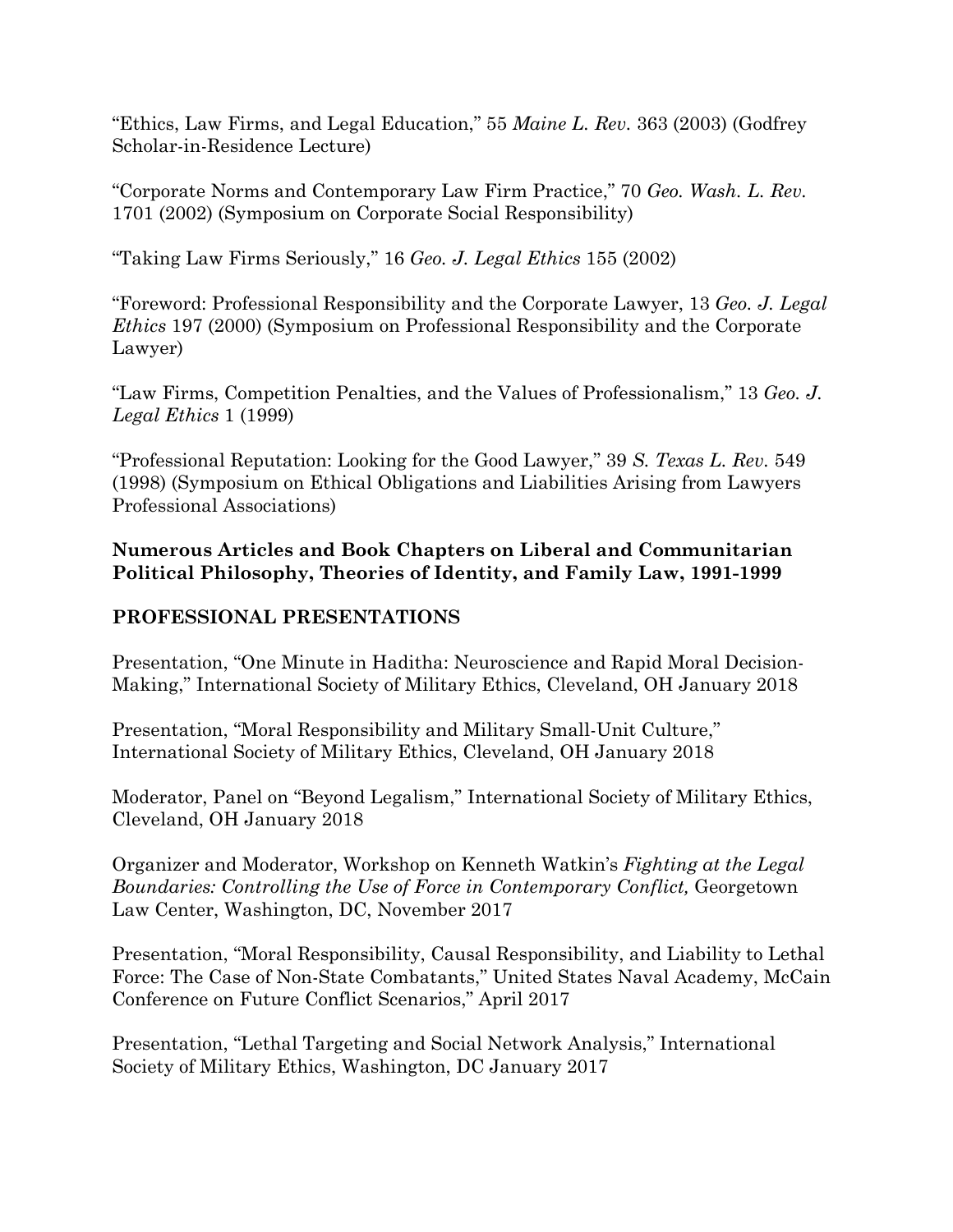Presentation, "Business Lawyers and Human Rights," University of Arizona Law School, Tucson, Arizona, January 2017

Presentation, "Business Lawyers and Human Rights: A Common Law Perspective," International Bar Association annual meeting, Washington, DC, September 2016

Presentation, "Standing Armies and SWAT Teams: The Militarization of Local Police," McCain Conference, Stockdale Center for Ethical Leadership, U.S. Naval Academy, April 2016

Organizer and Moderator, Workshop on Adil Haque's *Law and Morality at War,*  Georgetown Law Center, Washington DC, April 2016

Moderator, Discussion of William Banks' and Steven Dycus' *Soldiers on the Home Front: The Domestic Role of the American Military,* March 2016

Organizer and Moderator, Discussion of Joseph Capizzi's *Politics, Justice, and War: Christian Governance and the Ethics of Warfare,* Georgetown University, Washington DC, March 2016

Presentation, "How Could They Do That? Moral Psychology and Unethical Behavior," U.S. Naval Academy, February 2016

Organizer and Moderator, Screening and Discussion of *The Law in These Parts,*  Georgetown Law Center, Washington DC, January 2016

Organizer and Moderator, *Economic Inequality: Causes, Consequences, and Responses,* Georgetown Law Center, Washington DC, December 2015

Presentation, "The U.S. Targeted Killing Program: Unlawful Executions or Lawful Combat?" Australian National University and International Committee of the Red Cross, Canberra, Australia, June 2015

Presentation, "Money and Meaning: The Moral Economy of Law Firm Compensation," Australian National University Law School, Canberra, Australia, May 2015

Presentation, "The Rise and Fall of Punishment in Just War Theory," McCain Conference, Stockdale Center for Ethical Leadership, U.S. Naval Academy, April 2015

Presentation, "Ethical Theory from the Bottom Up," International Legal Ethics Conference, London, UK, July 2014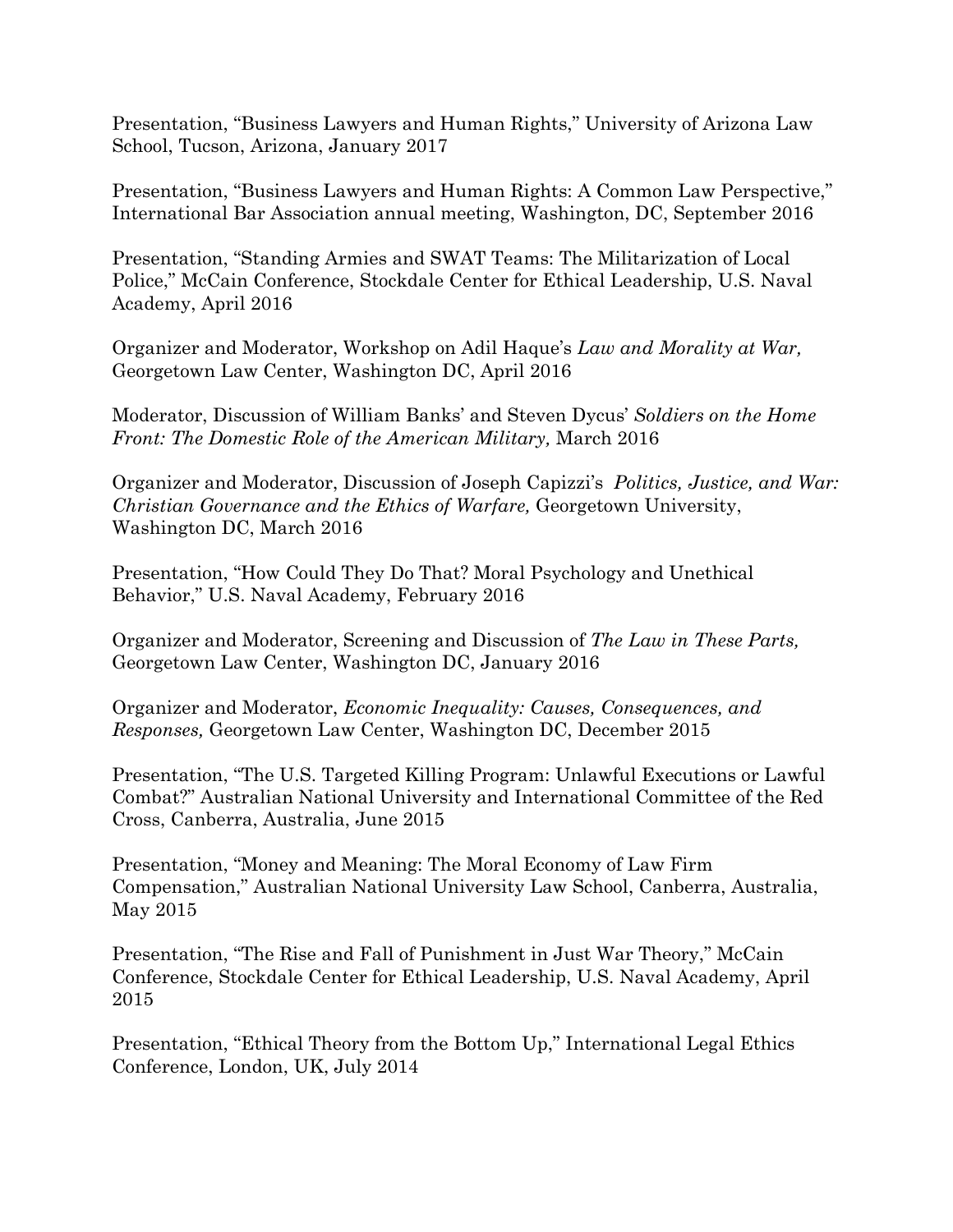Presentation, "Legal Services and Access to Justice," Aspen Institute, Washington, DC, January 2014

Presentation, "Leadership, Decision-Making, and Cognitive Biases," University of Virginia Law School Symposium on Teaching National Security Law, Charlottesville, VA, October 2013

Presentation and Moderator, "The Changing Shape of the Legal Services Market," Association for Continuing Legal Education, Baltimore, MD, August 2013

Presentation, "Gendered Pathways: Choice, Constraint, and Women's Job Movement in the Legal Profession," American Bar Foundation Symposium on Diversity in the Legal Profession, Chicago, May 2013

Presentation, "Nested Ethics: A Tale of Two Cultures," Hofstra Law School Symposium on The Ethical Infrastructure and Culture of Law Firms, Hempstead, NY, April 2013

"Risk Management and Organizational Culture," Hildebrandt Law Firm Chief Operating Officers Conference, New York, October 2012

Presentation, "Money and Meaning: The Moral Economy of Law Firm Compensation, "University of St. Thomas Law School Symposium on Empirical Legal Ethics, Minneapolis, MN, September 2012

"Entrepreneurs and Eggshells: Organizational Culture in the Modern Law Firm," Harvard Law School Seminar on the Legal Profession, Cambridge, MA, March 2012

Workshop Organizer and Panel Moderator, "The Future of the Legal Profession and Legal Education: Changes in Law Practice, Implications for Legal Education", AALS Annual Meeting, Washington, D.C., January 2012

"The Law Firm Business Model: Traditional Elements and Emerging Strains," Instituto de Empresa Law School Lawyers Management Program, Madrid, Spain, February 2012.

"Tacit Knowledge, Explicit Knowledge, and the Segmentation of Legal Work," Law Firm Leaders Forum, New York, N.Y., November 2011

Panel Organizer and Moderator, Moral Reasoning: Insights from Neuroscience and Cognitive Psychology, International Legal Ethics Conference, Stanford Law School, July 2010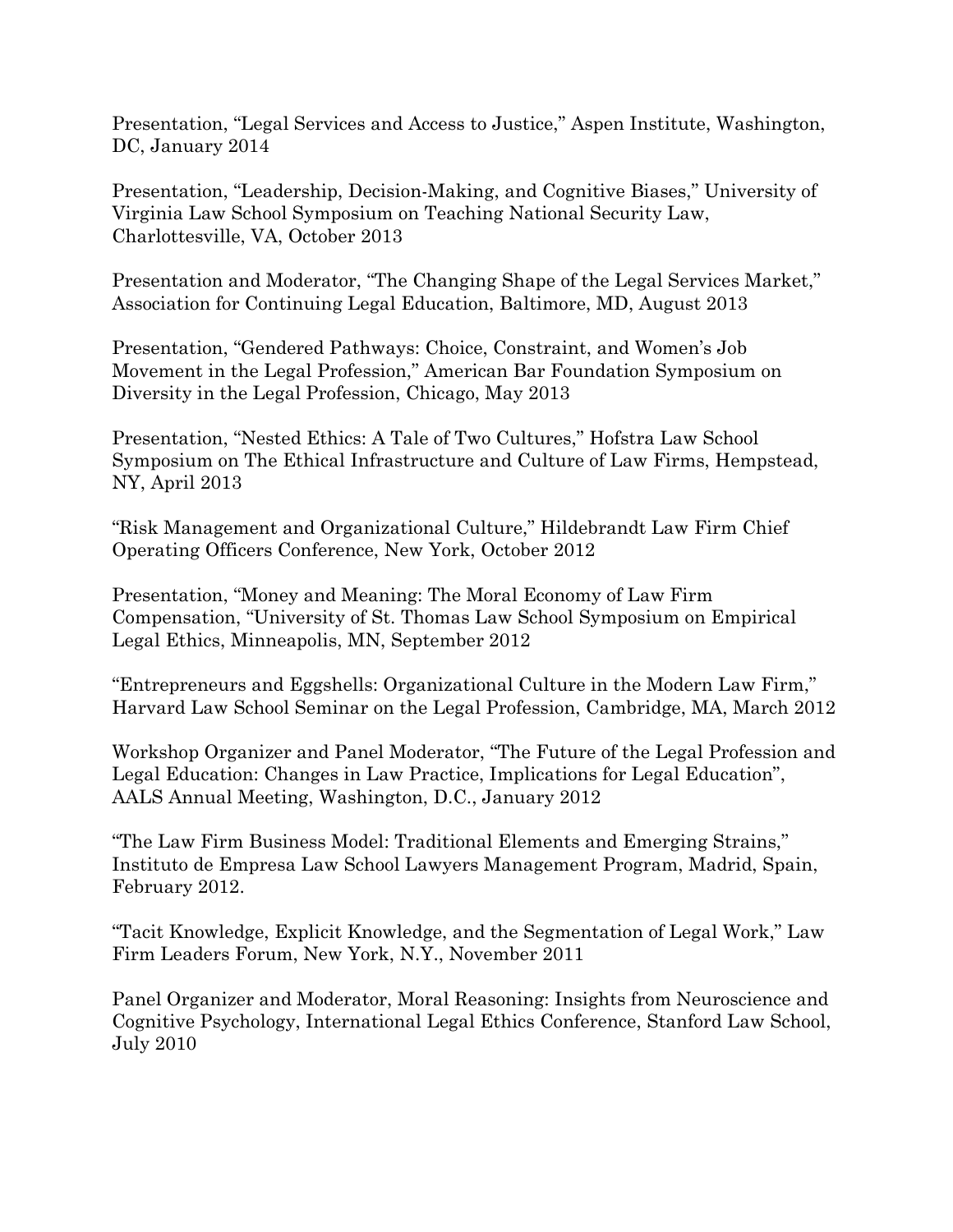Panel Organizer and Moderator, Organizational Behavior and Social Psychology, International Legal Ethics Conference, Stanford Law School, July 2010

"Legal Counseling and Conflicted Citizens: The Moral Ambivalence of Tax Law," Conference on *Lawyers in Practice: Ethical Decisionmaking in Context*, Buffalo, NY, April 2010

Presentation, Pro Bono Institute, "Ethics: Conflicts of Interest and Pro Bono," Washington, DC, March 2010

Discussion Leader, American Bar Association & Georgetown Center for the Study of the Legal Profession conference for the Conference of Chief Justices, "The Future Is Here: Globalization and the Regulation of the Legal Profession," Chicago, May 2009

Presentation, Law & Society Annual Meeting, "Advocates, Gatekeepers, and Professional Regulation: The Fitful Evolution of Tax Practice," Denver, CO, May 2009

Presentation, University of Melbourne Law School, Melbourne, Australia, "Legal Counseling and Conflicted Citizens: The Case of Tax Practice," March 2009

Presentation, "Taxes and Death: The Rise and Demise of an American Law Firm," Legal Practitioners' Liability Committee Risk Summit, Sydney, Australia, March 2009

Presentation, "Tax Shelter Enforcement Activity in the United States," Tax Section, Victoria Bar Association, Melbourne, Australia, March 2009

Presentation, "Emerging Law Firm Organizational Models, "Law Firm Leaders Forum, Hildebrandt International and Orrick, San Francisco, March 2009

Inaugural John Hart Ely Lecture, "Legal Counseling and Conflicted Citizens: The Case of Tax Practice," Yale Law School, February 2009

Presentation, Law Firm General Counsel Forum: The New Paradigm in Risk Management, "Ethical Issues in Multijurisdictional Practice," New York, November 2008

Moderator, "Senior Practitioners' Perspectives on the Emerging Global Lawyer," Georgetown University Center for Transnational Legal Studies, London, October 2008

Presentation, Said Business School, University of Oxford, "Taxes and Death: The Rise and Demise of an American Law Firm," October 2008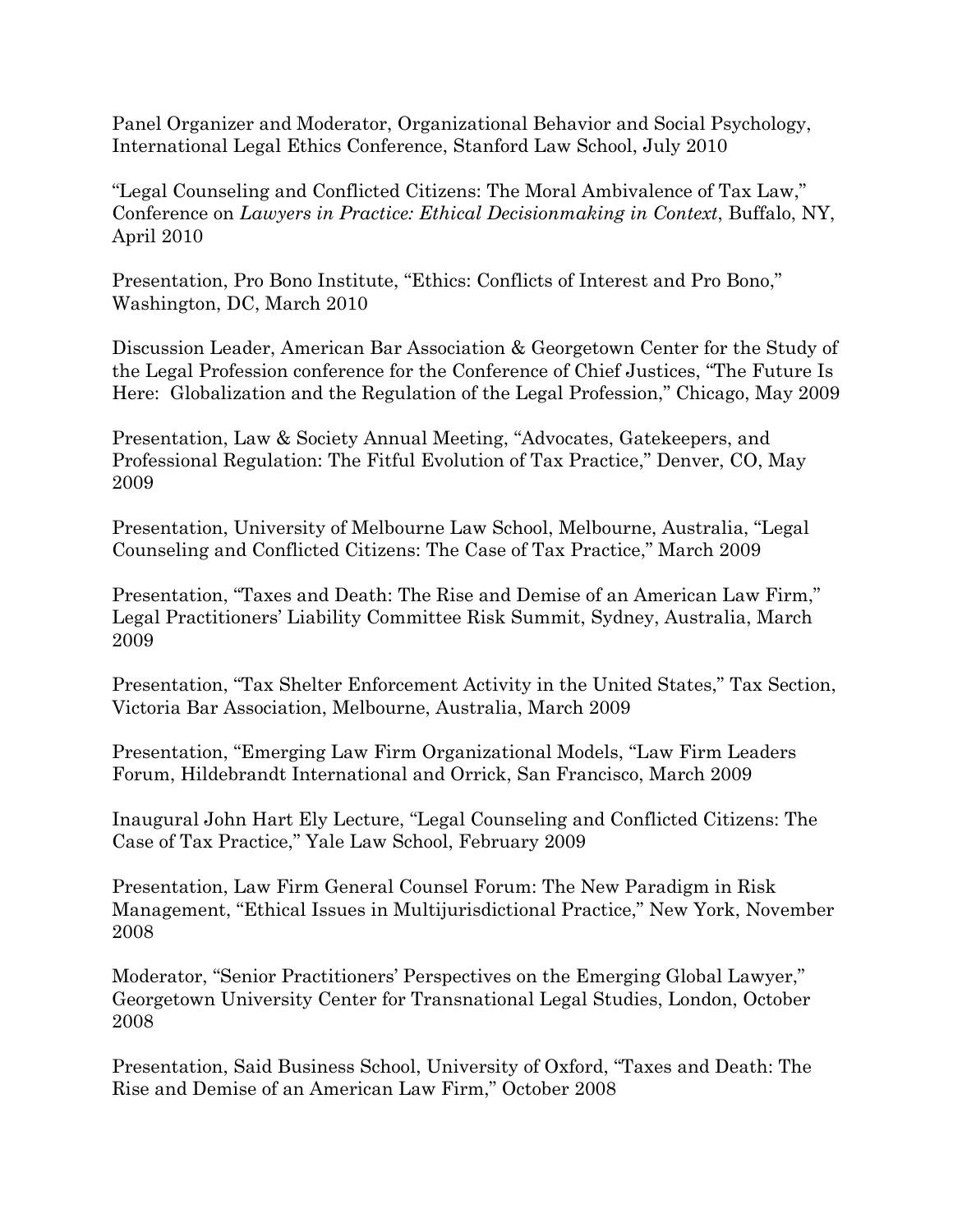Co-Coordinator and Panel Moderator, "Corporate Social Responsibility: Law, Operations, and Strategy," Georgetown University Law Center and McDonough School of Business, Georgetown University, Washington, DC, November 2008

PLI Webcast (with John Villa & Aaron Hoffman), "Subprime Mortgage Litigation: Where Are the Hot Spots for Lawyers?" June 2008

Presentation, "Lawyers, Symbols, and Money: Outside Investment in Law Firms," Fordham Legal Ethics Roundtable, New York, June 2008

Presentation, "Taxes and Death: The Rise and Demise of Jenkens & Gilchrist," Law & Society Annual Meeting, Montreal, May 2008

Moderator, "Large Law Firms: Macroeconomic Trends," Law & Society Annual Meeting, Montreal, May 2008

Moderator and Coordinator, "Outside Investment in Law Firms: Developments in Australia and the United Kingdom," Association of Professional Responsibility Lawyers, Amsterdam, May 2008

Moderator and Coordinator, "New Structures for Regulating the Legal Profession," Association of Professional Responsibility Lawyers, Amsterdam, May 2008

Moderator and Coordinator, "Symposium: The Future of the Global Law Firm," Georgetown University Law Center, Center for the Study of the Legal Profession, Washington, D.C., April, 2008

Presentation, Practicing Law Institute, "Ethics in Negotiations," New York, NY, March 2008

Panelist, Symposium, "Corporate Compliance: The Role of Company Counsel," *Georgetown Journal of Legal Ethics,* Washington, D.C., October 2007

Moderator, Ethics Program, Association of General Counsel Annual Meeting, Chicago, Illinois, October 2007

Panelist, "Enron," Attorneys' Liability Assurance Society Annual General Meeting, Southampton, Bermuda, June 2007

Presentation, "Are They Just Bad Apples? Ethical Behavior in Organizational Settings," American Bar Association Conference on Professional Responsibility, Chicago, Illinois, May 2007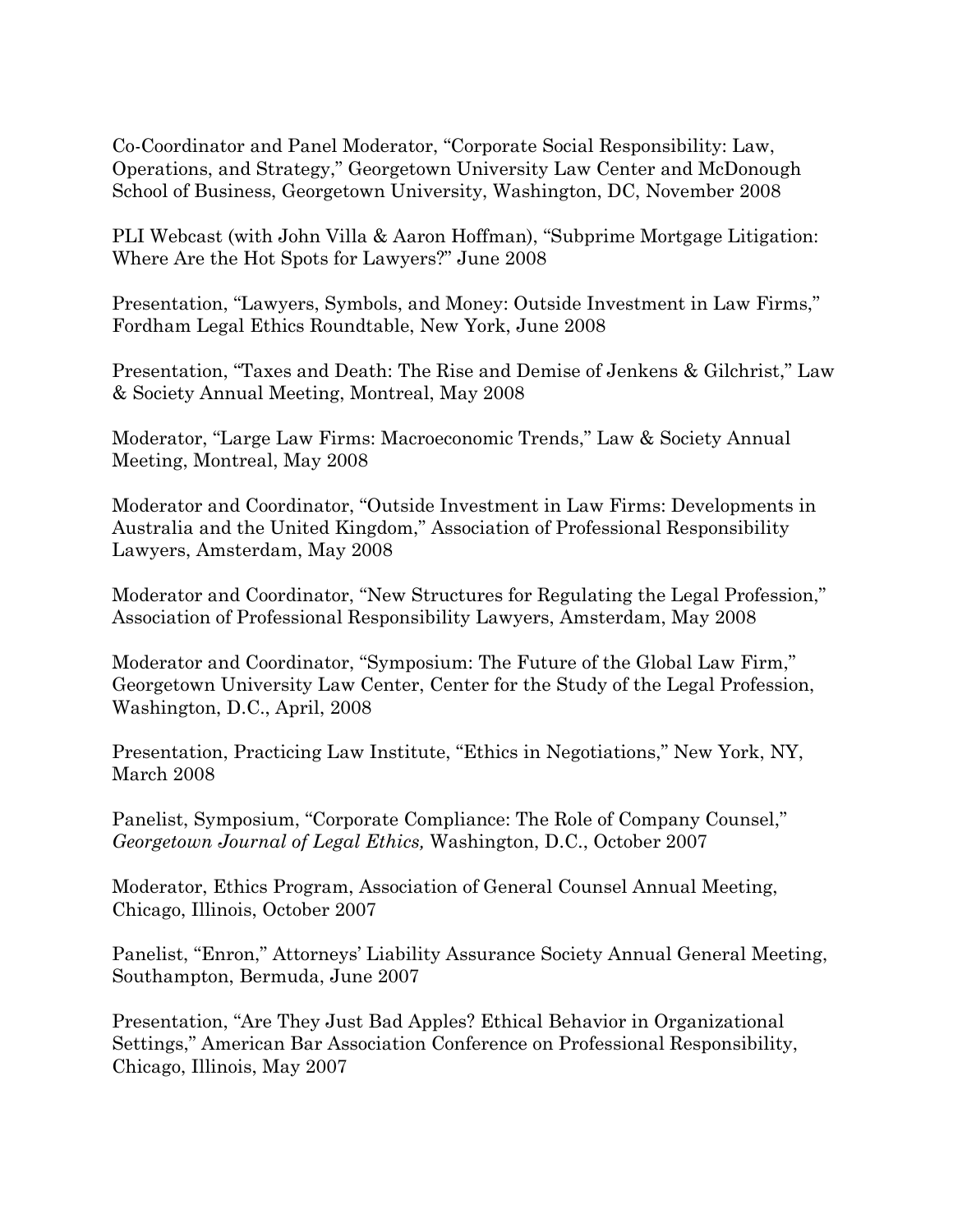Moderator, Ethics Panel, Corporate Counsel Institute, Washington, D.C., March 2007

Presentation, "Ethics in Federal Practice," Practicing Law Institute, New York, NY, March 2007

Presentation, "Corporate Compliance Programs: Lessons for Law Firms," Hildebrandt International, Law Firm General Counsel Roundtable, Houston, TX, January 2007

Presentation, "Moral Intuitions and Organizational Culture," Annual Meeting, Association of American Law Schools, Professional Responsibility Section, Washington, D.C., January 2007

Presentation, "Law Firm Ethics and Risk Management," Hinshaw Culbertson, New York, NY, October 2006

Presentation, *Eat What You Kill: The Fall of a Wall Street Lawyer*, Association of Professional Responsibility Lawyers, Los Angeles, CA, August 2006

Presentation, "The Evolution of the Large Law Firm," Law and Society Association, Baltimore, MD, July 2006

## **PROFESSIONAL MEMBERSHIPS AND AWARDS**

Member, District of Columbia Bar; American Bar Association Center for Professional Responsibility, Section of Business Law, Section of Law Practice Management

Editorial Board Member, *Journal of Professions and Organization*, Oxford University Press

Editorial Board Member, *The Ethical Business Lawyer* (American Bar Association)

Faculty Advisor, *Georgetown Journal of Legal Ethics*

Flegal Teaching Award, Georgetown University Law Center, Spring 2000

# **EDUCATION**

J.D., *magna cum laude*, Georgetown University Law Center, 1985

Articles Editor, *Georgetown Law Journal*. Corpus Juris Secundum Award, Best *Law Journal* Note, 1984-1985